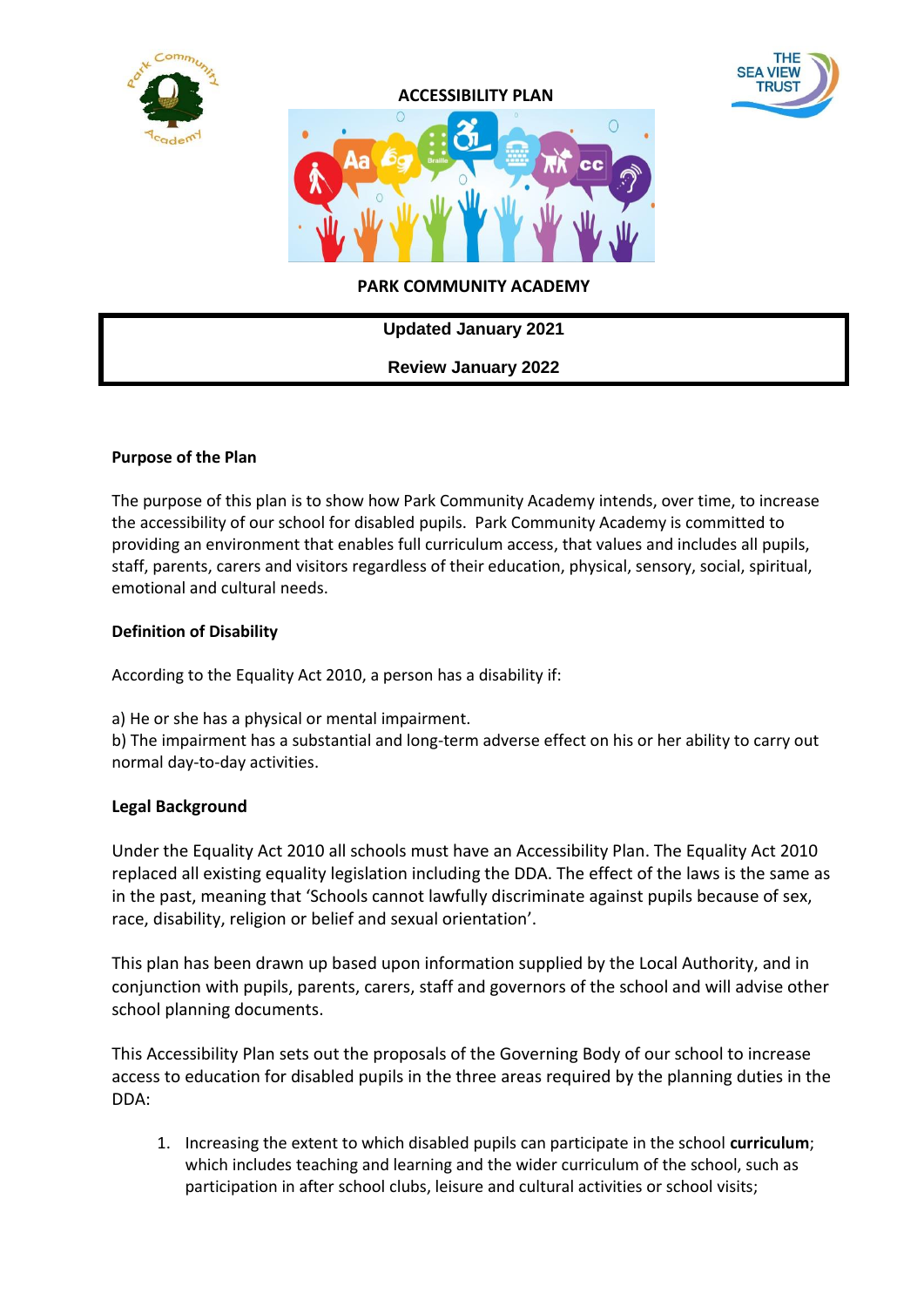- 2. Improving the **environment** of the school to increase the extent to which disabled pupils can take advantage of education and associated services;
- 3. Improving the delivery to disabled pupils of i**nformation**, which is provided in writing for pupils who are not disabled.

#### **Documents and policies**

The Accessibility Plan should be read in conjunction with the following school policies, strategies and documents:

- **Curriculum policy**
- **Equality Objectives**
- **Single Equality Policy**
- **Staff development policy**
- **Health and Safety Policy**
- **Special Educational Needs and Disabilities Policy**
- **Behaviour Management Policy**
- **School Development plan**
- **Asset Management Plan/ Suitability Survey**
- **School Brochure and Vision Statement**

The Schools complaints procedure covers the Accessibility plan.

#### **Training**

Whole school training will recognise the need to continue raising awareness for staff and governors on equality issues with reference to the Equality Act 2010.

#### **Plan Availability:**

The school makes the Accessibility Plan available in the following ways:

- A copy is posted on the school's website
- Paper copies are available from the front office

#### **Review and Evaluation:**

It is a requirement that our accessibility plan is resourced, implemented, reviewed and revised as necessary and reported on annually.

### **Park Community Academy is working within a national framework for educational inclusion provided by:**

- Children and Families Act 2014
- Special educational needs and disability code of practice: 0 to 25 years (June 2014)
- Inclusive School (DfES 0774/2001)
- SEN & Disability Act 2001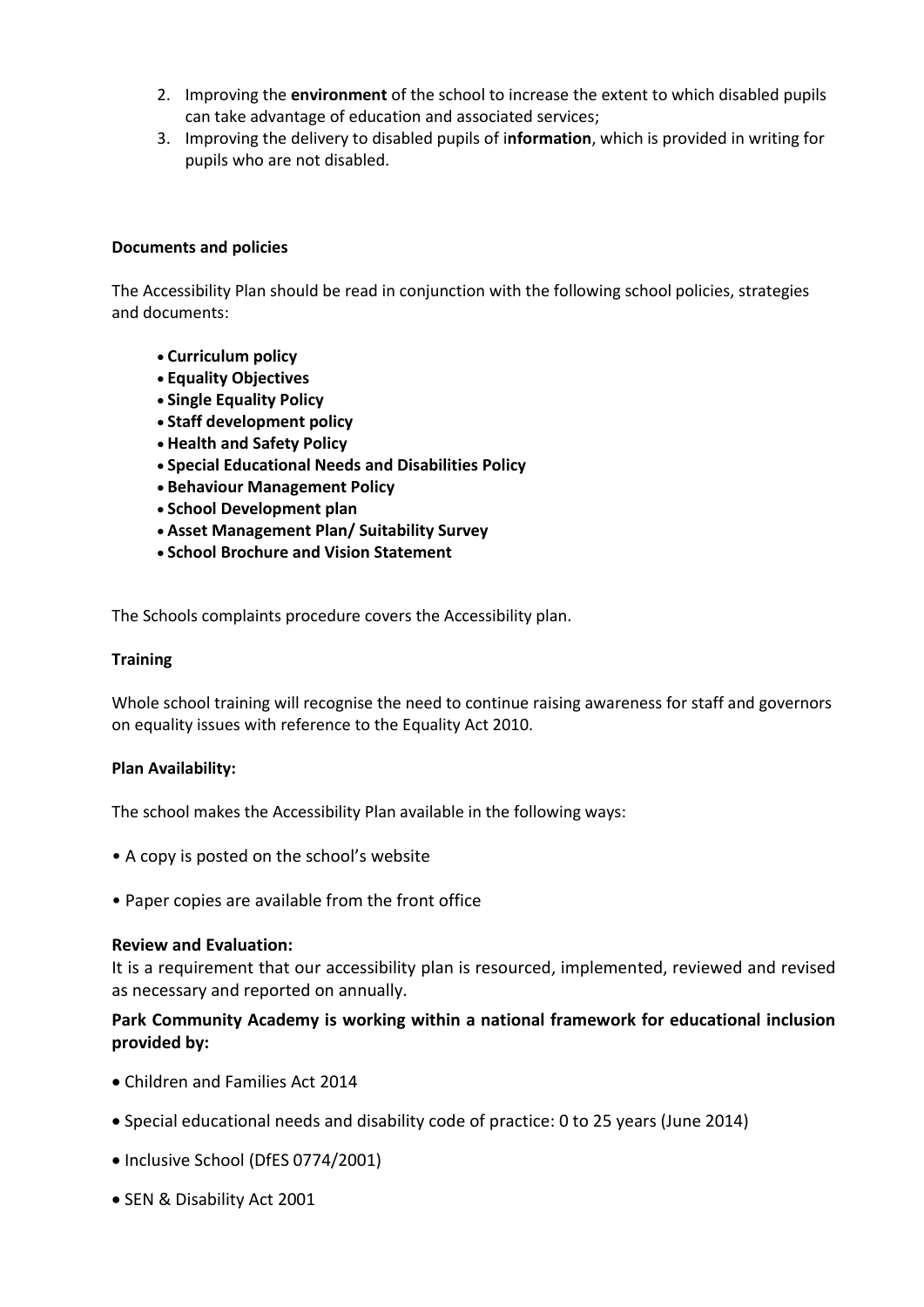- Equality Act 2010
- Code of Practice for Schools (Disability Rights Commission)
- OfSTED inspection

**The priorities for the Accessibility Plan for our academy were identified as follows:** 

**The Governors and Staff of Park Community Academy aim to provide high quality educational provision for all pupils in an environment which reflects care, happiness, enjoyment and success.**

**Mission Statement: -**

**"We grow together, we learn together, we will achieve our best together."**

# **Grow, learn, achieve**

#### **PHILOSOPHY AND ETHOS**

**Park Community Academy aims to provide and maintain a caring, safe and secure environment for all pupils by: -**

- Ensuring that the health and safety policy and procedures are carefully adhered to and reviewed regularly.
- Ensuring that a designated Senior Leader is responsible for child protection and for the operation and monitoring of relevant procedures.

**Park Community Academy aims to provide and maintain a stimulating and attractive physical environment which reflects and enhances a high quality of teaching and learning by**: -

 Promoting pupil's active involvement in creating a caring, positive and stimulating Academy environment.

**Park Community Academy aims to afford every pupil an equal opportunity to take part in his or her learning regardless of race, religion, culture, gender or special educational need by: -**

- Ensuring all pupils have an equal access to the curriculum and extra-curricular opportunities.
- Regularly reviewing the teaching resources and materials.
- Ensuring the purchasing of new material considers the equal opportunity policy.

#### **CURRICULUM**

**Park Community Academy aims to positively support all pupils' learning needs and assist them in their personal, social, physical, emotional, moral, spiritual and cultural development through the delivery of a broad and balanced curriculum that:**

- Provides a well-planned and structured curriculum which includes academic and social experiences.
- Demonstrates differentiation in resources and assessment opportunities.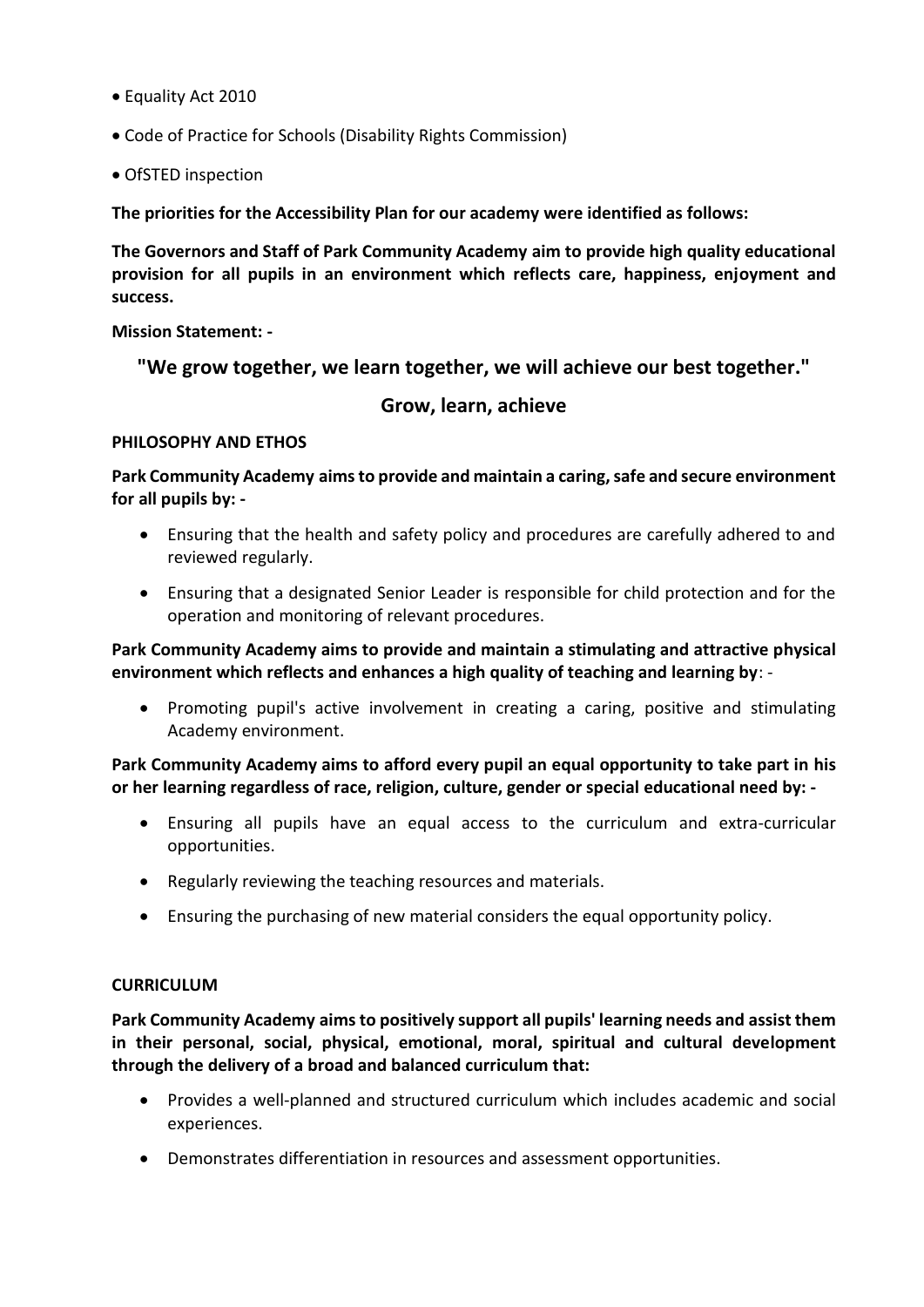- Ensuring the pupils' entitlement to National Curriculum subjects and encouraging the highest possible levels of attainment and achievement through:
- The implementation of the Assessment, Recording and Reporting policy and practice which include statutory tasks/tests, external examinations, continuous teacher assessment and processes to monitor and challenge pupil progress and achievement.
- A Record of Achievement system which both recognises pupils' achievements and attainments and enables each pupil to be actively involved in setting their own targets as they progress through the different key stages.

## **Meeting the needs of individual pupils and monitoring their development and progress through:**

- The process of Annual Reviews.
- The setting of clear targets linked with realistic and relevant strategies which form each pupil's annual review.
- The application of whole school curriculum and assessment policies, and practice which operates effectively within and between each key stage.
- Providing information and encouraging the involvement of parents in their child's learning and progress, through parent's evenings, Review meetings, Homework, PCA web site, class blogs. PCA Newsletter and twitter.

## **Helping pupils to develop a positive self-image through:**

- An age appropriate reward system which emphasises each pupil's own achievements for acceptable behaviour and work.
- A Record of Achievement system which supports and reflects each pupil's success.
- A well-resourced curriculum that enable pupils to tackle new challenges presented in relevant and meaningful ways.

# **Encouraging the pupils to show a tolerance and understanding of the needs of others through:**

Providing a climate which supports the development of positive behaviours and encourages the attainment of high standards of discipline for all pupils based on mutual respect and individual and collective responsibility through:

- The whole school 'Golden Rules and the 'Home School Agreement'.
- Rewarding positive behaviours on a daily basis through whole school strategies.
- Providing positive role models in an atmosphere of relaxed vigilance where staff are approachable and friendly.

# **Developing independence and respect for others in preparation for a responsible adult life after leaving the Academy through:**

- The delivery of a broad and balanced 14-19 curriculum which affords all pupils the opportunity to learn through work related contexts.
- Opportunities to take part in relevant external examinations and assessment units.
- Through the application of the 'Golden Rules' and 'Home School Agreement'.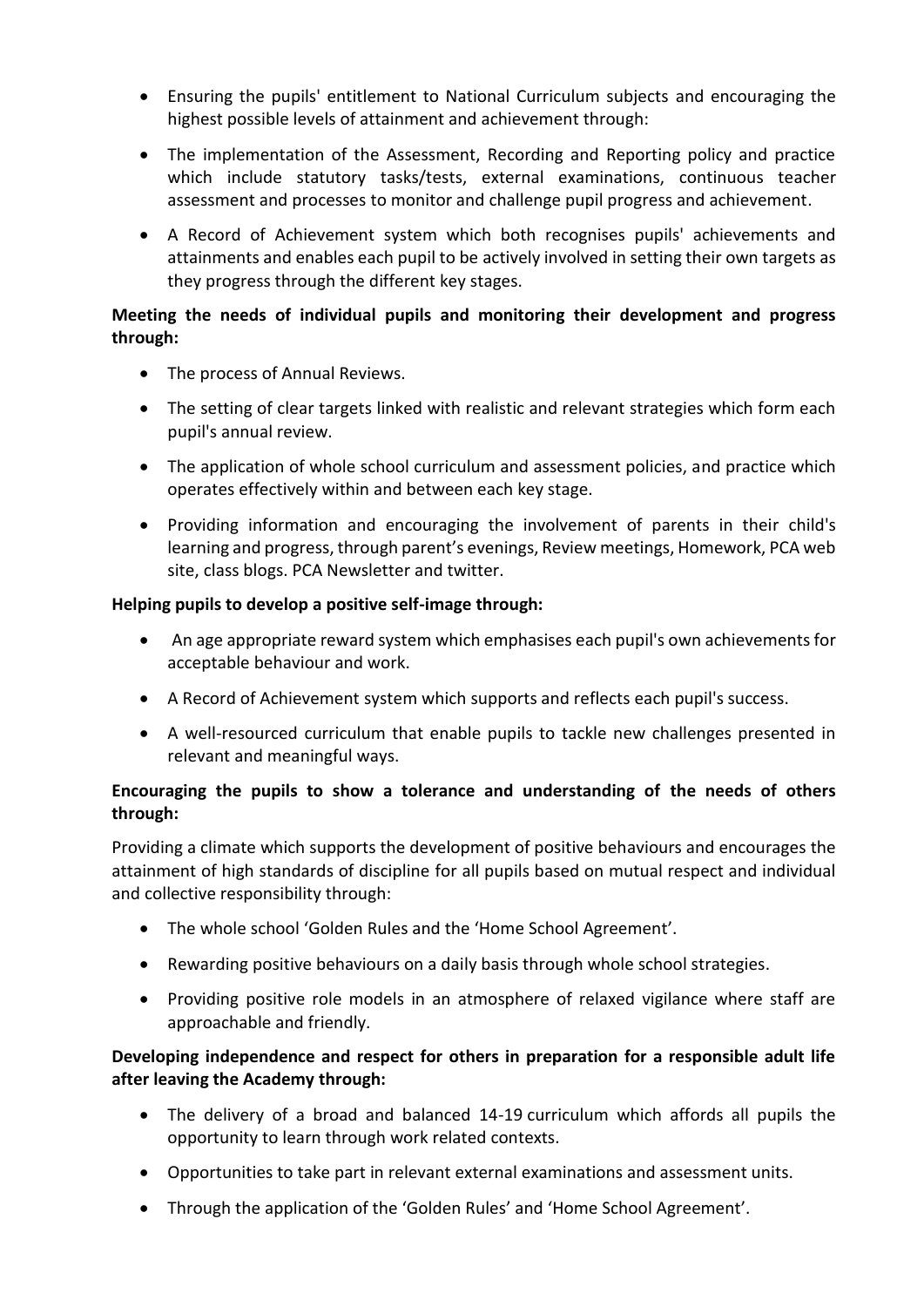Public recognition of pupil's achievements both in the classroom, and through class blogs, newsletters, twitter and assemblies.

### **STAFFING AND RESOURCES - FINANCIAL MANAGEMENT**

# **Park Community Academy aims to operate a financial system which supports the highest quality of teaching and learning for all pupils by:**

- Identifying a senior business leader with responsibility for whole school financial management.
- Ensuring the financial procedures match EFA and OFSTED recommendations.
- Advising the Staffing and Finance Committee of the Academy's Governing body.

### **PROFESSIONAL DEVELOPMENT**

### **Park Community Academy aims to support the professional development of all staff by:**

Ensuring the staff development policy is in place and regularly reviewed and updated.

### **Operating an effective staff development system which**:

- (a) identifies individual, Academy, team and department needs;
- (b) identifies and supports training opportunities for all staff;
- (c) regularly reviews development and target setting;
- (d) forms part of the whole S.D.P
- (e) ensures the training budget supports relevant training opportunities to best effect.
- (f) support research led developments and training

#### **ORGANISATION, ADMINISTRATION & MANAGEMENT**

**Park Community Academy aims to operate efficient administrative and organisational systems through consultation, communication and decision making to meet the needs of all members of the Academy community by:**

- The efficient delegation of administrative and organisational tasks.
- Operating efficient communication systems within the Academy.
- Co-ordinating the work of key stage team leaders to facilitate cross school liaison, development and direction.
- Ensuring management roles and responsibilities are clearly designed and periodically reviewed.
- Facilitating training opportunities appropriate to the development of administrative staff.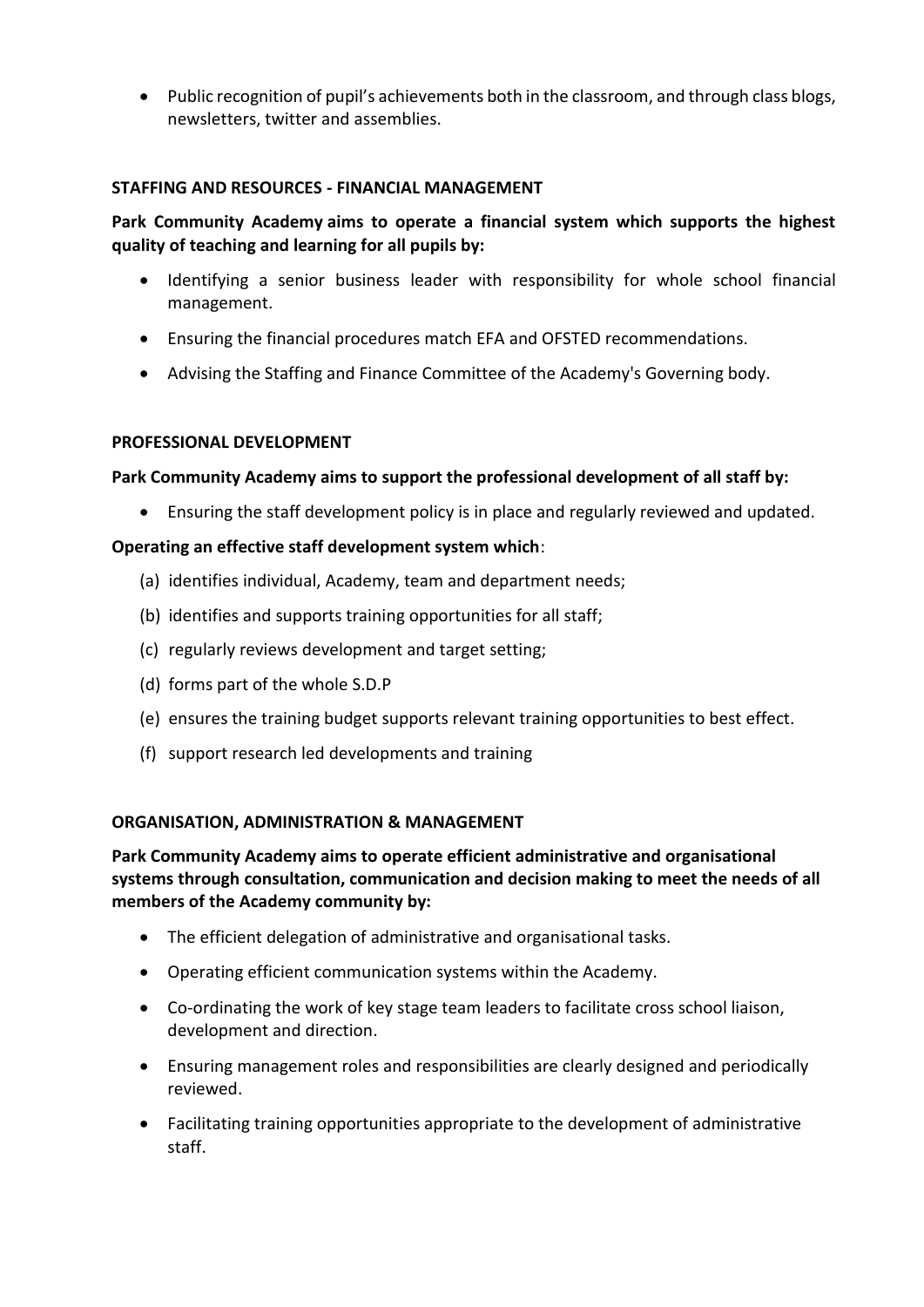### **COMMUNITY**

## **Park Community Academy aims to ensure that its community support the highest possible quality of education by:**

- Working together with the Governing body to meet the statutory requirements related to the discharge of its responsibility.
- Developing the practice of Governors working with the pupils and staff in the Academy.
- Developing positive links with parents and promoting parental involvement in their child's learning and progress, and the life of the Academy.
- Actively developing links with the Academy's local community.

# **Park Community Academy aims to identify and remove barriers to all members of the community with disabilities. We will do this by complying with The Equality Act 2010**

- promote equality of opportunity between people with disabilities and other people;
- eliminate discrimination that is unlawful under the The Equality Act 2010 ;
- eliminate harassment of people with regard to their disability
- eliminate harassment to those associated with people with disabilities
- promote positive attitudes towards disabled people;
- encourage participation by disabled people in public life;
- take steps to meet disabled people's needs through making reasonable adjustments within our means.

# **Park Community Academy recognises the definition of Disability as set out in the Equality Act 2010. In the Act, a person has a disability if:**

- they have a physical or mental impairment
- the impairment has a substantial and long-term adverse effect on their ability to perform normal day-to-day activities

## **For the purposes of the Act, these words have the following meanings:**

- 'substantial' means more than minor or trivial
- 'long-term' means that the effect of the impairment has lasted or is likely to last for at least twelve months (there are special rules covering recurring or fluctuating conditions)
- 'normal day-to-day activities' include everyday things like eating, washing, walking and going shopping

# **People who have had a disability in the past that meets this definition are also protected by the Act. Definition of the terms:**

- 'physical impairment' includes sensory impairments;
- 'mental impairment' includes learning difficulties and an impairment resulting from or consisting of a mental illness;
- 'substantial' means 'more than minor or trivial'; and
- 'long-term' is defined as 12 months or more.

**The definition includes a wide range of impairments, including hidden impairments such as dyslexia, autism, speech and language impairments, attention deficit hyperactivity disorder**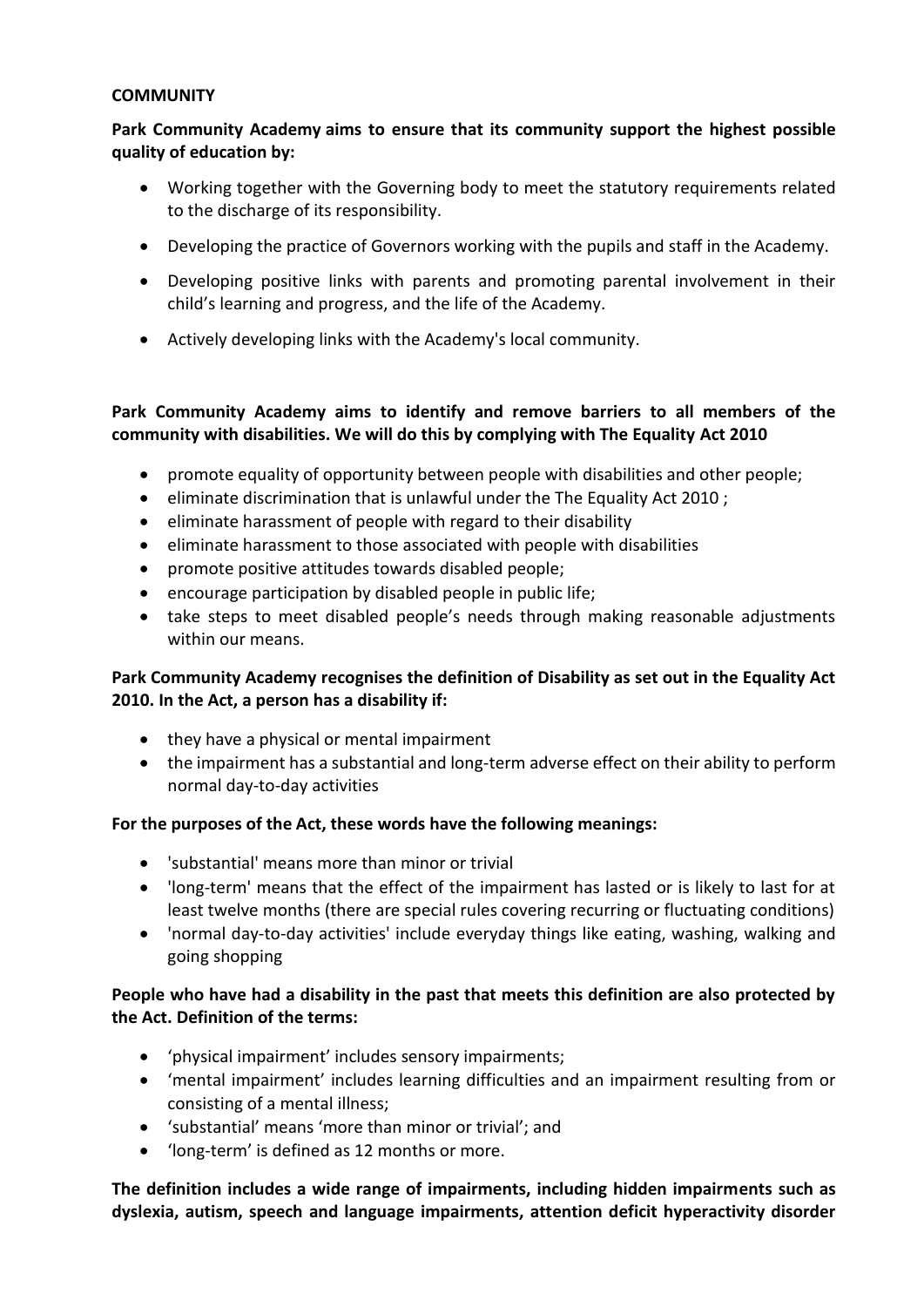**(ADHD). These are all likely to amount to a disability, but only if the effect on the person's ability to carry out normal day-to-day activities is substantial and long-term, as defined above.** 

**The effect on normal day-to-day activities is on one or more of the following:** 

- mobility;
- manual dexterity;
- physical co-ordination;
- continence;
- ability to lift, carry or otherwise move everyday objects;
- speech, hearing or eyesight;
- memory or ability to concentrate, learn or understand;
- perception of risk of physical danger.

**Some people are automatically covered by the definition: including those with cancer, multiple sclerosis, HIV infection or a severe disfigurement. There are special provisions for people with progressive or recurring conditions.** 

## **Increasing the extent to which disabled pupils can participate in the school curriculum**

- We will ensure that each individual is given support and encouragement in identifying and fulfilling his or her potential; working with parents prior to the pupils joining our academy and throughout their school life will help us develop the most appropriate support.
- We will ensure that all pupils achieve to the highest possible level in line with their potential and that they leave with a wide range of skills, knowledge and attitude to enable them to make successful transitions from PCA.
- We are constantly looking at ways to improve our curriculum through subject specialism and training.
- Training is delivered through the expertise of our own staff, our multi-agency partners, visiting speakers or external course providers. Training is delivered to the whole staff or individual staff as appropriate.

## **We use a range of approaches to deliver the curriculum.**

## **Improving the physical environment of the school to increase the extent to which disabled pupils can take advantage of education and associated services:**

- Liaise with feeder schools/home to ascertain support required for children due to arrive.
- Provide facilities and equipment to develop independence for all pupils

# **Improving the delivery to disabled pupils of information that is provided in writing for pupils who are not disabled:**

 To support pupils with accessing written communication through a range of strategies including large print, simplified language or illustrations to include visual timetable and transition strategies.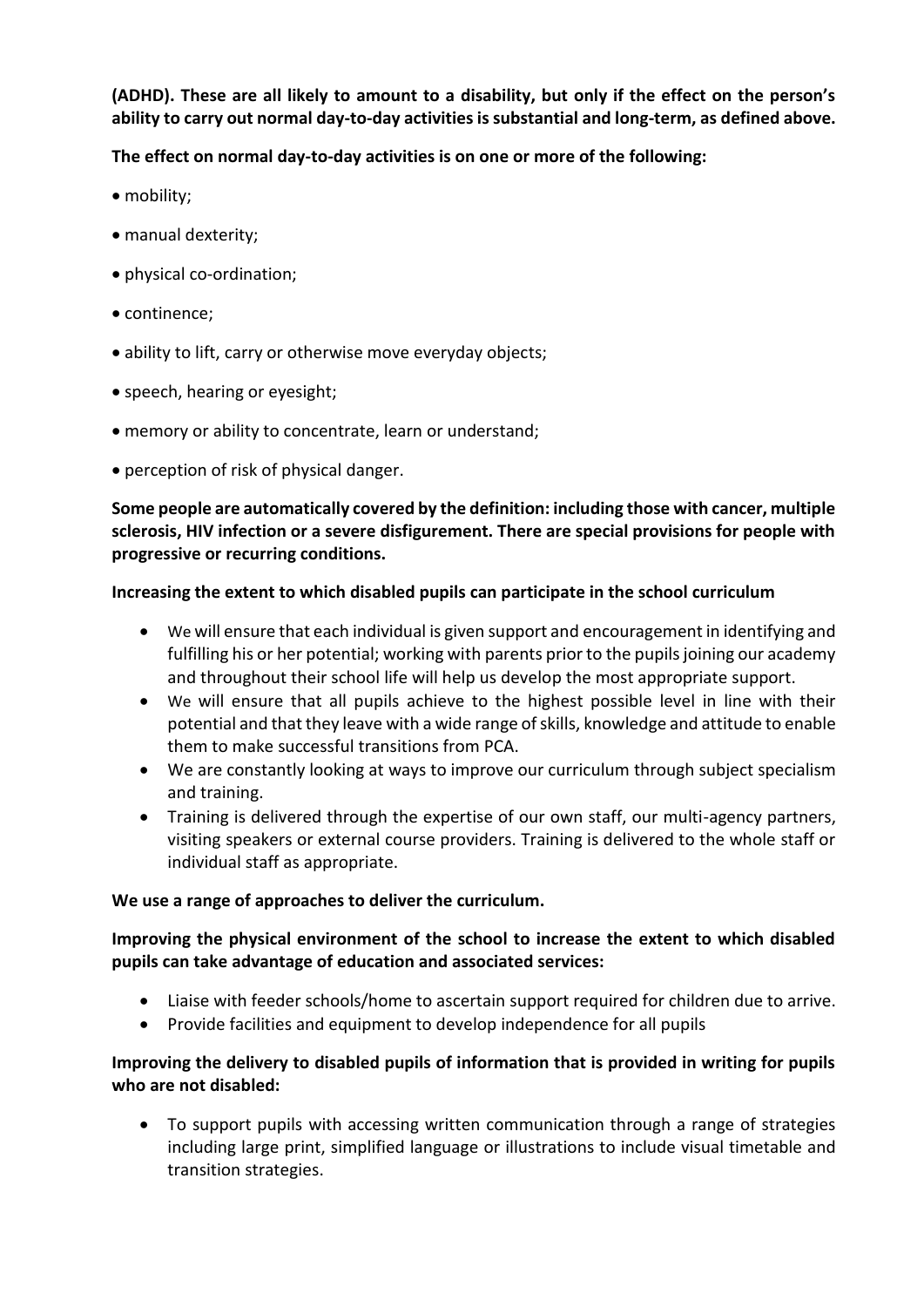- To establish ongoing communication regarding The Equality Act 2010 through parental consultation
- To support parents with accessing written communication through readability checks on letters. School Newsletter to be dyslexia friendly,



**Park Community Academy**



**Accessibility Action Plan**

**Updated Targets 2020 - 2022**

# **Aims**

(i) Increasing the extent to which disabled pupils can participate in the curriculum

(ii) Improving the physical environment of schools (An Access Audit was carried out in and a number of recommendations made)

(iii) Improving the availability of accessible information

|       | <b>Target</b>                                                                                                                                                                                                                                                     | <b>Actions</b>                                                                                                                                                                                                                        | Monitor /                                                                                                               | Rag           |
|-------|-------------------------------------------------------------------------------------------------------------------------------------------------------------------------------------------------------------------------------------------------------------------|---------------------------------------------------------------------------------------------------------------------------------------------------------------------------------------------------------------------------------------|-------------------------------------------------------------------------------------------------------------------------|---------------|
|       |                                                                                                                                                                                                                                                                   |                                                                                                                                                                                                                                       | <b>Evaluation</b>                                                                                                       | <b>Rating</b> |
| (iii) | All staff aware of<br>different methods of<br>enabling all pupils to<br>access the curriculum.<br>(Differentiation)                                                                                                                                               | Undertake an audit<br>$\bullet$<br>of staff training<br>requirements<br>Provide targeted<br>$\bullet$<br>training for<br>Teacher, SSA. ATA<br>Attending training<br>$\bullet$<br>in relation to<br>educational<br>research materials. | SIP and Training<br>$\bullet$<br>Records<br>Reports to<br>$\bullet$<br>Governors<br>Lesson<br>$\bullet$<br>Observations | G             |
| (i)   | To develop evidence-<br>based practice to<br>(1) establish where<br>students are in their<br>learning;<br>(2) decide on<br>appropriate teaching<br>strategies and<br>interventions; and<br>(3) monitor student<br>progress and evaluate<br>teaching effectiveness | Research Lead<br>$\bullet$<br><b>Position Created</b><br>Increased staff<br>$\bullet$<br>completing -<br>NPQML, NPQSL and<br>NPQH.                                                                                                    | NPQML, NPQSL<br>$\bullet$<br>and NPQH-<br>courses passed.                                                               | G             |
| (i)   | To ensure that all staff<br>have a clear<br>understanding of the<br><b>SEND Code of Practice</b><br>and the EHCP / Review<br>process.                                                                                                                             | Training provided<br>$\bullet$<br>by the SENCOs -<br><b>INSET and through</b><br>regular staff<br>meetings.                                                                                                                           | H/T report to Govs<br>$\bullet$<br><b>Training Logs</b><br>$\bullet$                                                    | G             |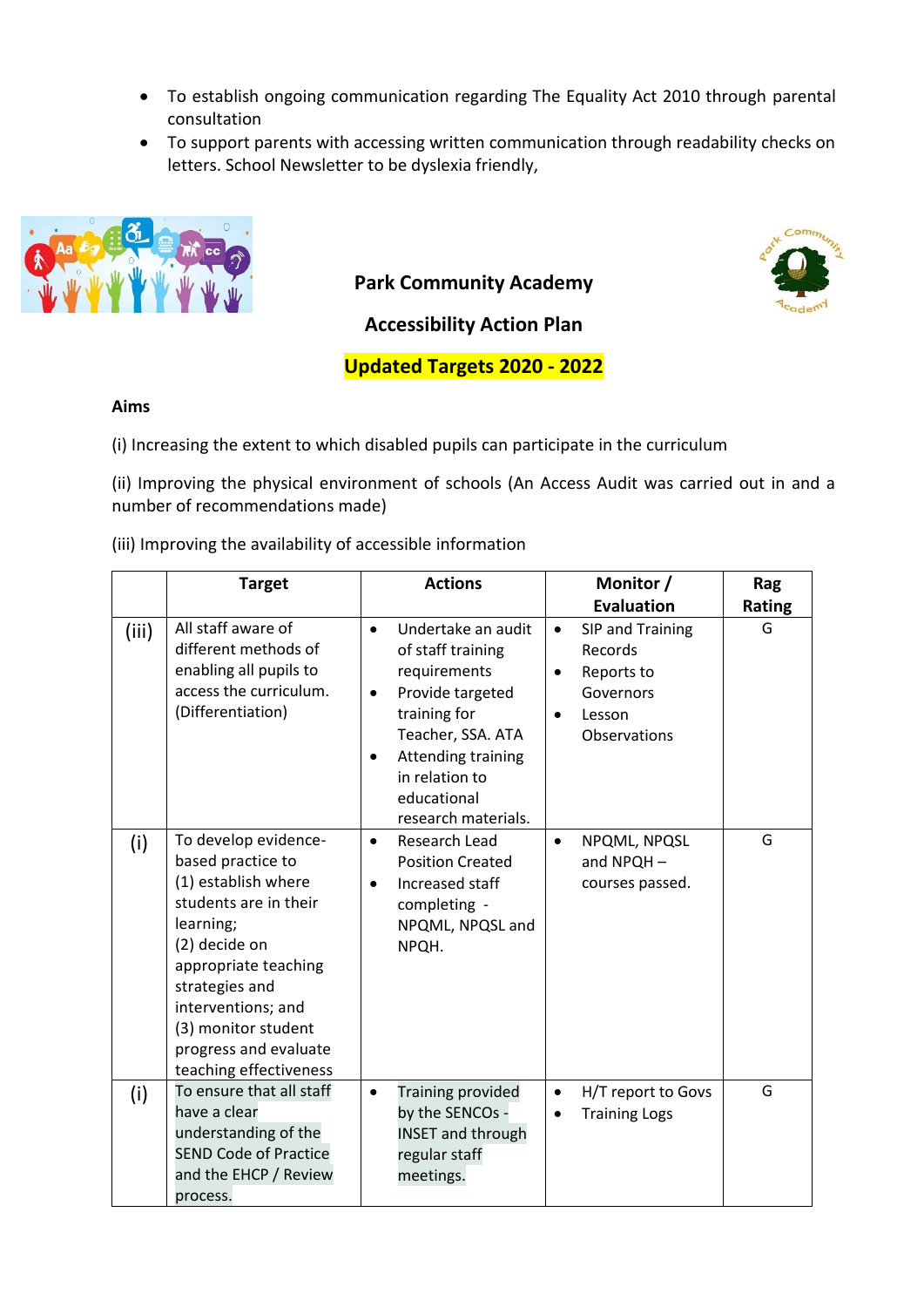|       |                                                                                                                                                                         | <b>SENCOs to attend</b><br>termly LA SEND<br>network meetings                                                                                                                                                                                                                     |                                                                               |              |
|-------|-------------------------------------------------------------------------------------------------------------------------------------------------------------------------|-----------------------------------------------------------------------------------------------------------------------------------------------------------------------------------------------------------------------------------------------------------------------------------|-------------------------------------------------------------------------------|--------------|
| (i)   | To ensure staff are<br>trained to support pupils<br>with a wide range of<br>needs including ASD,<br>ADHD, Dyslexia and<br>Dyspraxia, and Downs<br>Syndrome.             | Training for all new<br>$\bullet$<br>members of staff.<br>Updates and rolling<br>programme of<br>training for all staff.<br>Targeted staff to<br>complete<br>Postgraduate and<br>Masters level<br>qualification in<br>SEND.                                                       | H/T report to Govs<br>$\bullet$<br><b>Training Logs</b><br>$\bullet$          | G            |
| (i)   | To ensure staff are<br>trained to support pupils<br>with medical conditions                                                                                             | <b>Update staff</b><br>$\bullet$<br>training annually in<br>Asthma Epilepsy<br><b>Diabetes</b><br>٠<br>and as required in<br>other specific<br>conditions.<br><b>Update Medical</b><br>Conditions policy<br>annually and<br>ensure annual<br>parents return is<br>gathered. (OS3) | <b>Training Logs</b><br>E Mail                                                | G            |
| (i)   | To ensure staff are<br>trained on the<br>Restorative approach to<br>improve behaviour<br>To ensure that staff are<br>trained to support pupils<br>with emotional needs. | Training for all new<br>$\bullet$<br>members of staff.<br>Updates and rolling<br>$\bullet$<br>programme of<br>training for all staff                                                                                                                                              | <b>Training Logs</b><br>$\bullet$<br>H/T report to Govs<br>$\bullet$          | G            |
| (iii) | To improve transitions<br>for all pupils with SALT<br>Advice.                                                                                                           | Advice provided by<br>$\bullet$<br>the Speech and<br>Language Therapist.<br>Complete a staff<br>٠<br>Audit<br>Develop a<br>transition Strategy<br>Document<br>Increase the<br>Communication<br><b>Champion Role</b>                                                               | <b>Staff Appraisal</b><br>$\bullet$<br>H/T report to Govs<br>$\bullet$        | G            |
| (iii) | To improve accessibility<br>for VI pupils                                                                                                                               | Connect' ipads to<br>$\bullet$<br>classroom<br>whiteboard<br>through the app.<br>Join Me - Ipads for<br>targeted children                                                                                                                                                         | Monitoring by the<br>$\bullet$<br><b>Advisory Teacher</b><br>for VI each Term | $\mathsf{R}$ |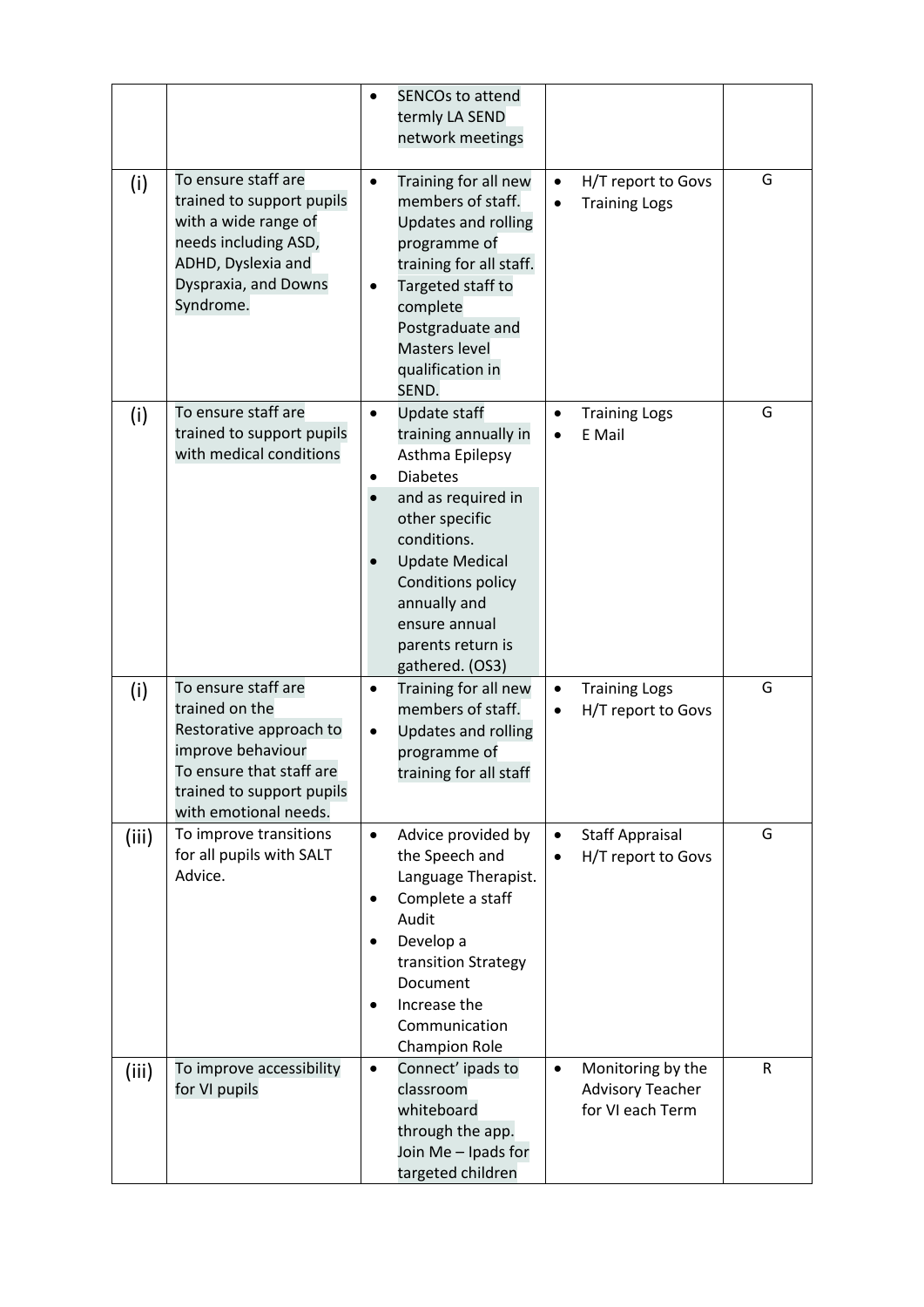|       |                                                                                                                                                                         | 2020 - Two pupils<br>$\bullet$<br>using electronic<br>visual equipment                                                                                                                                                  |                                                                                                                                                                                                                                                                                                            |   |
|-------|-------------------------------------------------------------------------------------------------------------------------------------------------------------------------|-------------------------------------------------------------------------------------------------------------------------------------------------------------------------------------------------------------------------|------------------------------------------------------------------------------------------------------------------------------------------------------------------------------------------------------------------------------------------------------------------------------------------------------------|---|
| (iii) | To ensure that any<br>building improvements<br>support pupils with VI/<br>Autism/ physical needs                                                                        | Create secure<br>$\bullet$<br>internal entrance<br>lobby with wide<br>door                                                                                                                                              | SLT and Team<br>$\bullet$<br>Leaders<br><b>SIP</b><br>$\bullet$                                                                                                                                                                                                                                            | G |
| (iii) | To improve accessibility<br>for pupils with dyslexia                                                                                                                    | <b>Advanced Qualified</b><br>$\bullet$<br>Dyslexia Teacher<br>Whole school<br>$\bullet$<br><b>Phonics Curriculum</b><br>Development                                                                                     | <b>Training Log</b><br>$\bullet$<br><b>Staff Appraisal</b><br>$\bullet$<br>H/T report to Govs<br>$\bullet$<br>2020<br>$\bullet$<br><b>English subject</b><br>$\bullet$<br>lean enrolled on<br>specialist Dyslexia<br><b>Course</b>                                                                         | A |
| (i)   | Development of a Forest<br>School                                                                                                                                       | $\bullet$<br>Create a secure<br>Forest school site.<br>Whole school staff<br>$\bullet$<br>Training.<br>Create a new<br>$\bullet$<br>subject lead post.<br><b>Specialist Training</b><br>$\bullet$<br>for Subject Leader | Lesson<br>$\bullet$<br>Observations<br><b>Staff Appraisal</b><br>٠<br>H/T report to Govs<br><b>SIP</b><br>$2020 -$ Inset<br><b>Training for all</b><br>staff completed.<br>$2020 - 21 -$ Forest<br>$\bullet$<br>school size to be<br><b>increased</b><br><b>Primary Subject</b><br>lead to be<br>allocated | A |
| (i)   | Emotional well-being -To<br>support children with<br>Change and loss in their<br>lives                                                                                  | <b>Increased Access to</b><br>$\bullet$<br>Learning Mentors.<br>Increased access to<br><b>ELSA</b><br>Increased access to<br>$\bullet$<br><b>SFS Team</b>                                                               | <b>Staff Appraisal</b><br>$\bullet$<br>H/T Report to<br>$\bullet$<br>Govs                                                                                                                                                                                                                                  | G |
| (i)   | Establish effective cross<br>school representative<br>well-being group.                                                                                                 | Whole staff<br>$\bullet$<br>meeting - elect<br>representatives to<br>support all aspects<br>of workforce.<br>Utilise directed<br>$\bullet$<br>time.                                                                     | H/T report to Govs<br><b>SIP</b>                                                                                                                                                                                                                                                                           | G |
| (i)   | To increase pupil access<br>to therapeutic behaviour<br>programmes (e.g. School<br>Dog, Lego Therapy, Elsa,<br>Walk and Talk Therapy,<br>Edge of Exclusion<br>support). | Timetable specific<br>$\bullet$<br>allocated timeslots<br>for these activities.<br>CPD opportunities<br>$\bullet$<br>to train up more<br>staff in the delivery<br>of these<br>programmes.                               | HT report to Govs<br><b>SIP</b>                                                                                                                                                                                                                                                                            | A |